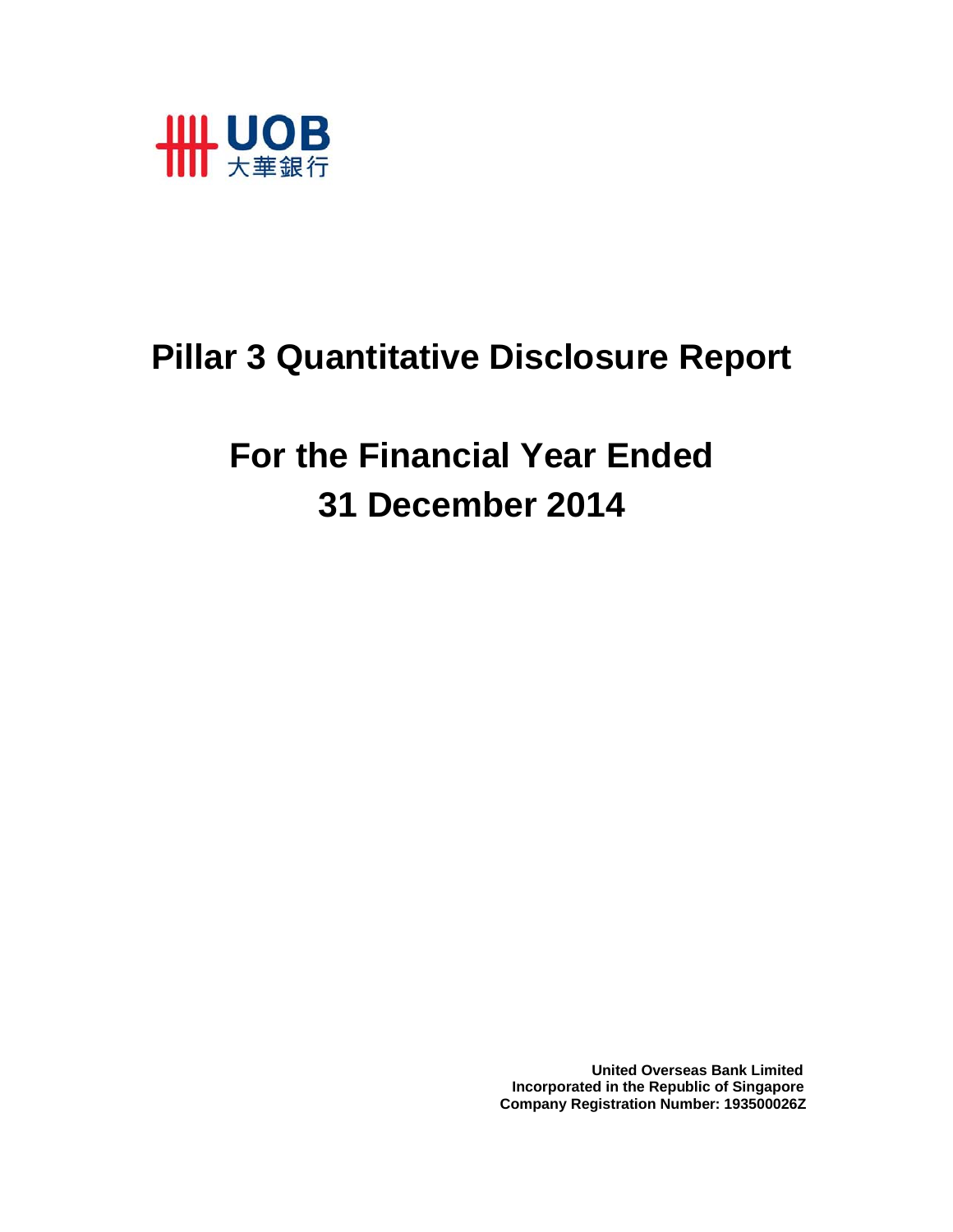#### **INTRODUCTION**

This Pillar 3 quantitative report is prepared in accordance to the Monetary Authority of Singapore ("MAS") Notice 637 on Risk Based Capital Adequacy Requirements for banks incorporated in Singapore. Additional Pillar 3 disclosures are included in the annual report under the sections on 'Capital Management', 'Risk Management', 'Human Resource', 'Pillar 3 Disclosure', 'Management Discussion and Analysis' and 'Notes to the Financial Statements'. The disclosures are to facilitate the understanding of the UOB Group's risk profile and assessment of the Group's capital adequacy.

#### **SUMMARY OF EXPOSURE AT DEFAULT ("EAD") AND RISK WEIGHTED ASSETS ("RWA")**

|                                                                 | <b>EAD</b><br>\$ million | <b>RWA</b><br>\$ million |
|-----------------------------------------------------------------|--------------------------|--------------------------|
| <b>Credit Risk</b>                                              |                          |                          |
| <b>IRB Approach</b>                                             |                          |                          |
| Corporate                                                       | 126,001                  | 90,799                   |
| Sovereign                                                       | 49,310                   | 1,151                    |
| Bank                                                            | 35,451                   | 6,506                    |
| Residential Mortgage <sup>a</sup>                               | 65,045                   | 8,949                    |
| Qualifying Revolving Retail <sup>a</sup>                        | 6,255                    | 2,329                    |
| Other Retail <sup>a</sup>                                       | 18,999                   | 3,813                    |
| Equity                                                          | 2,290                    | 7,712                    |
| Securitisation                                                  | 81                       | 269                      |
| <b>Total IRB Approach</b>                                       | 303,432                  | 121,528                  |
| Standardised Approach <sup>b</sup>                              |                          |                          |
| Corporate                                                       | 9,132                    | 8,151                    |
| Sovereign                                                       | 1,721                    | 306                      |
| Bank                                                            | 1,826                    | 247                      |
| <b>Regulatory Retail</b>                                        | 1,203                    | 919                      |
| <b>Residential Mortgage</b>                                     | 1,496                    | 626                      |
| <b>Commercial Real Estate</b>                                   | 2,458                    | 2,494                    |
| <b>Fixed Assets</b>                                             | 2,830                    | 2,830                    |
| <b>Other Exposures</b>                                          | 4,635                    | 2,556                    |
| <b>Total Standardised Approach</b>                              | 25,301                   | 18,129                   |
| <b>Credit Valuation Adjustment</b>                              |                          | 2,397                    |
| <b>Central Counterparties</b>                                   |                          | 120                      |
| Investments approved under section 32 of the Banking Act (below |                          |                          |
| threshold for deduction)                                        |                          | 6,453                    |
| <b>Total Credit Risk</b>                                        |                          | 148,627                  |
|                                                                 |                          |                          |
| <b>Market Risk</b>                                              |                          |                          |
| <b>Standardised Approach</b>                                    |                          | 18,295                   |
| <b>Operational Risk</b>                                         |                          |                          |
|                                                                 |                          |                          |
| <b>Standardised Approach</b>                                    |                          | 11,870                   |
| <b>Total</b>                                                    |                          | 178,792                  |

*a* <sup>a</sup> Credit exposures under Advanced Internal Ratings-Based approach.

 *Amount under Standardised Approach refers to credit exposure where Internal Ratings-Based (IRB) Approach is not applicable, or portfolios that will eventually adopt IRB Approach.* 

Based on the Group's Total RWA, the Group's minimum capital requirement as at 31 December 2014 is \$17,879 million.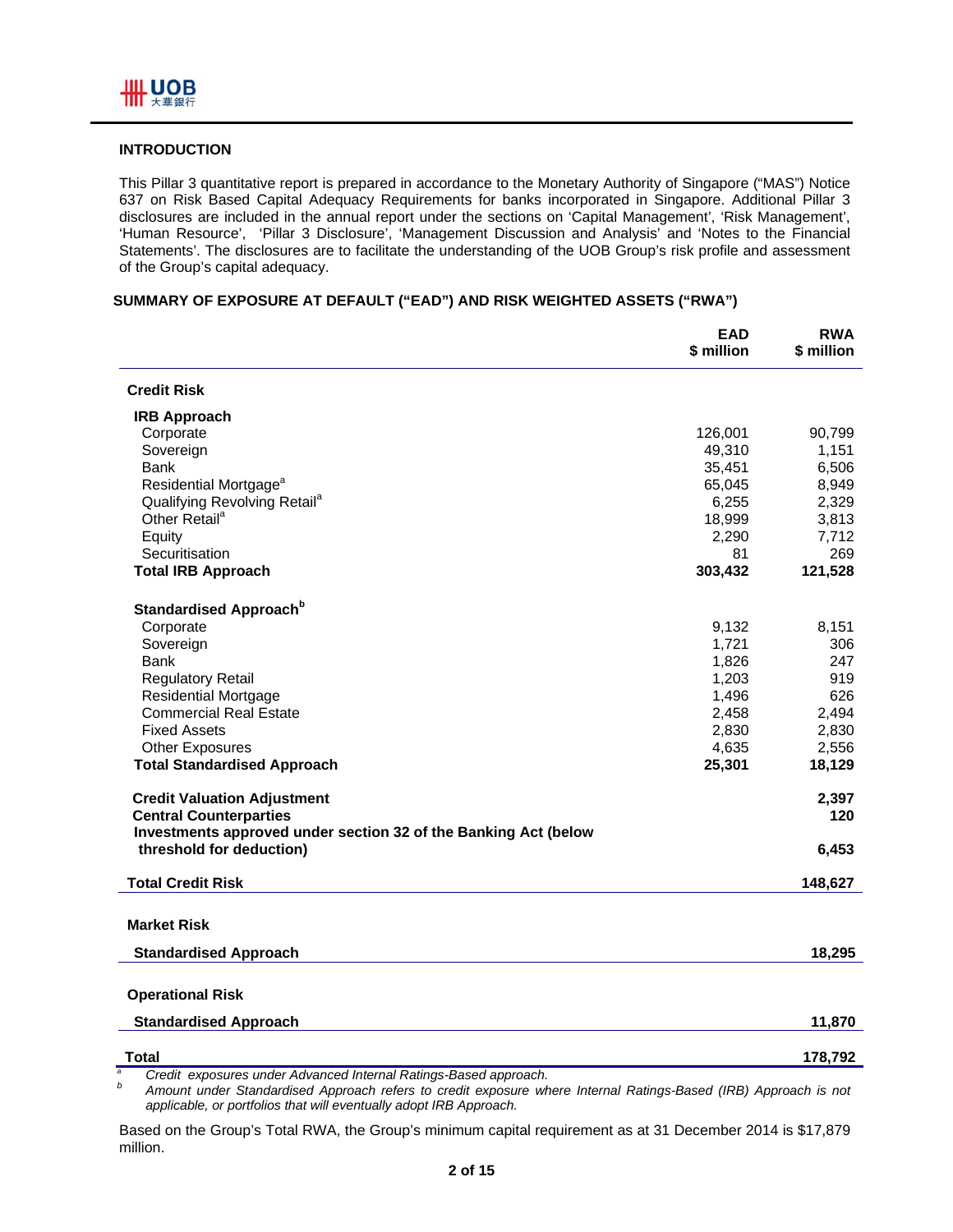#### **CREDIT RISK**

Credit risk is defined as the risk of loss arising from any failure by a borrower or a counterparty to fulfil its financial obligations as and when they fall due.

The Group Credit Committee is delegated the authority by the Board of Directors to oversee all credit matters. It maintains oversight on the effectiveness of the Group's credit and country risk management structure including framework, people, processes, information, infrastructure, methodologies and systems.

Credit risk exposures are managed through a robust credit underwriting, structuring and monitoring process. The process includes monthly review of all non-performing and special mention loans, ensuring credit quality and the timely recognition of asset impairment. In addition, credit review and audit are performed regularly to proactively manage any delinquency, minimise undesirable concentrations, maximise recoveries, and ensure that credit policies and procedures are complied with. Past dues and credit limit excesses are tracked and analysed by business and product lines.

Country risk arises where the Group is unable to receive payments from customers as a result of political or economic events in the country. These events include political and social unrest, nationalisation and expropriation of assets, government repudiation of external indebtedness, and currency depreciation or devaluation.

#### **Credit exposure**

The Group's maximum exposure to credit risk of on-balance sheet and off-balance sheet financial instruments, before taking into account any collateral held, other credit enhancements and netting arrangements, is shown in the table below:

|                                                                 | Average <sup>1</sup> | End        |
|-----------------------------------------------------------------|----------------------|------------|
|                                                                 | \$ million           | \$ million |
| Balances and placements with central banks                      | 30,871               | 33,557     |
| Singapore Government treasury bills and securities              | 8.138                | 7.757      |
| Other government treasury bills and securities                  | 10,258               | 10.141     |
| Trading debt securities                                         | 784                  | 693        |
| Placements and balances with banks                              | 30.112               | 28,692     |
| Loans to non-bank customers                                     | 190.863              | 195.903    |
| Derivative financial assets                                     | 5,592                | 6,306      |
| Investment debt securities                                      | 8,526                | 8,395      |
| <b>Others</b>                                                   | 1,831                | 1,579      |
|                                                                 | 286,975              | 293,023    |
| Contingent liabilities                                          | 20,339               | 18,514     |
| Commitments (excluding operating lease and capital commitments) | 88,745               | 99,037     |
|                                                                 | 396,059              | 410.574    |

 $1$  Average 2014 balances are computed based on quarter-end exposure.

As a fundamental credit principle, the Group generally does not grant credit facilities solely on the basis of the collateral provided. All credit facilities are granted based on the credit standing of the borrower, source of repayment and debt servicing ability.

Collateral is taken whenever possible to mitigate the credit risk assumed. The value of the collateral is monitored periodically. The frequency of valuation depends on the type, liquidity and volatility of the collateral value. The main types of collateral taken by the Group are cash, marketable securities, real estate, equipment, inventory and receivables. Policies and processes are in place to monitor collateral concentration.

In extending credit facilities to small and medium enterprises, personal guarantees are often taken as a form of moral support to ensure moral commitment from the principal shareholders and directors.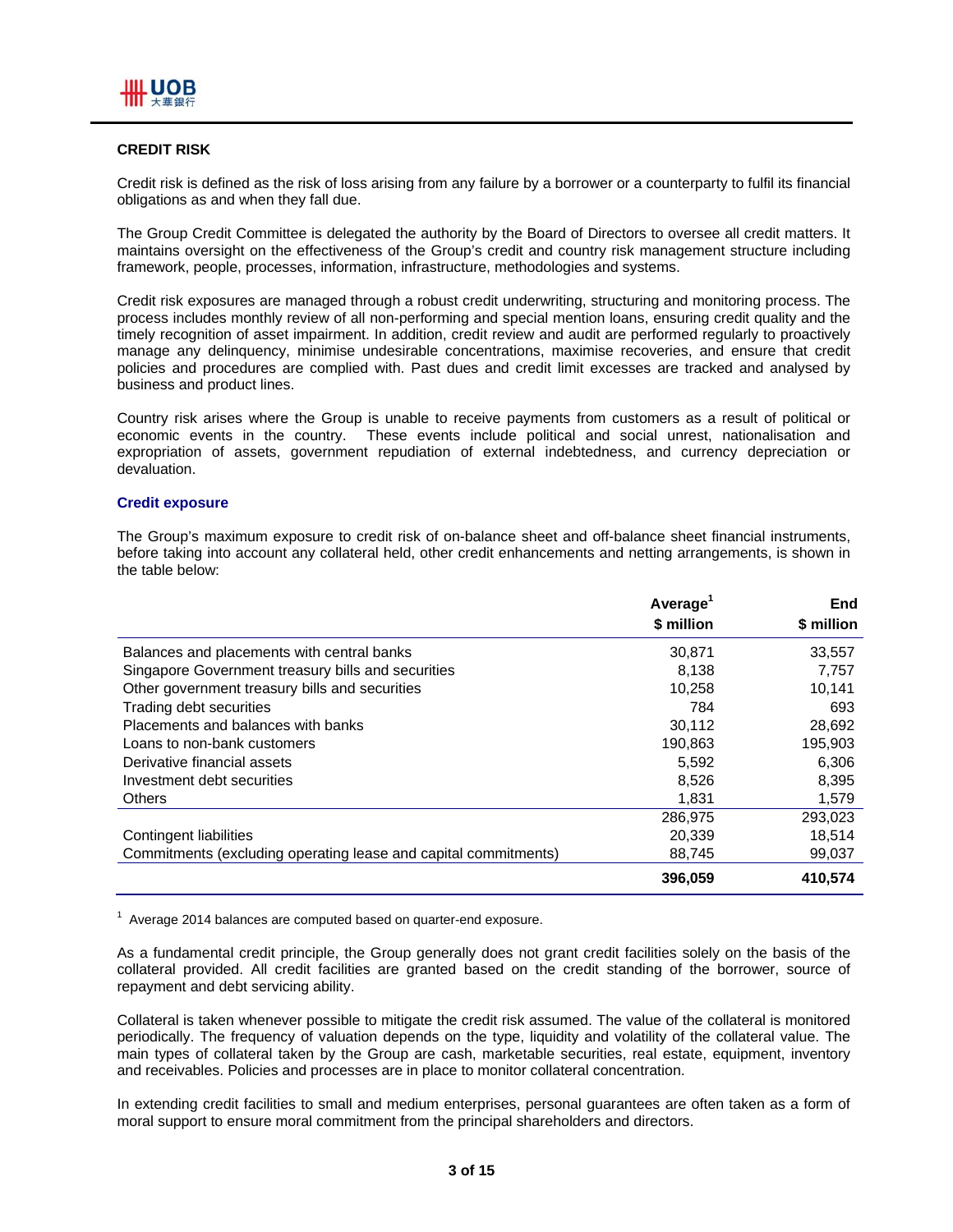

Corporate guarantees are often obtained when the borrower's credit worthiness is not sufficient to justify an extension of credit.

For internal risk management, agreements such as International Swaps and Derivatives Association Master Agreements and Credit Support Annex have been established with active counterparties to manage counterparty credit risk arising from foreign exchange and derivative activities. The agreements allow the Group to settle all outstanding transactions in the event of counterparty default, resulting in a single net claim against or in favour of the counterparty.

#### **Major On-balance sheet credit exposures**

|                                    | Loans to non-<br>bank customers<br>(gross)<br>\$ million | treasury bills<br>and securities<br>\$ million | Government Placements and<br>balances with<br>banks<br>\$ million | <b>Debt</b><br>securities<br>\$ million | <b>Total</b><br>\$ million |
|------------------------------------|----------------------------------------------------------|------------------------------------------------|-------------------------------------------------------------------|-----------------------------------------|----------------------------|
| Analysed by geography <sup>a</sup> |                                                          |                                                |                                                                   |                                         |                            |
| Singapore                          | 109,700                                                  | 7,757                                          | 1.491                                                             | 2,743                                   | 121,691                    |
| Malaysia                           | 25.768                                                   | 1.466                                          | 2.748                                                             | 1.236                                   | 31,218                     |
| Thailand                           | 10,836                                                   | 3,521                                          | 720                                                               | 119                                     | 15,196                     |
| Indonesia                          | 11.100                                                   | 389                                            | 1,029                                                             | 44                                      | 12,562                     |
| <b>Greater China</b>               | 25.308                                                   | 2,026                                          | 12,406                                                            | 1,385                                   | 41,125                     |
| <b>Others</b>                      | 16.631                                                   | 2.739                                          | 10.298                                                            | 3,561                                   | 33,229                     |
| <b>Total</b>                       | 199,343                                                  | 17,898                                         | 28,692                                                            | 9.088                                   | 255,021                    |

*<sup>a</sup> By borrower's country of incorporation / operation (for non-individuals) and residence (for individuals).* 

|                               | Loans to<br>non-<br>bank customers<br>(gross)<br>\$ million | treasury bills<br>and securities<br>\$ million | Government Placements and<br>balances with<br>banks<br>\$ million | <b>Debt</b><br>securities<br>\$ million | Total<br>\$ million |
|-------------------------------|-------------------------------------------------------------|------------------------------------------------|-------------------------------------------------------------------|-----------------------------------------|---------------------|
| Analysed by industry          |                                                             |                                                |                                                                   |                                         |                     |
| Transport, storage and        |                                                             |                                                |                                                                   |                                         |                     |
| communication                 | 10,014                                                      |                                                |                                                                   | 801                                     | 10,815              |
| Building and construction     | 25,160                                                      |                                                |                                                                   | 248                                     | 25,408              |
| Manufacturing                 | 17,139                                                      |                                                |                                                                   | 1,229                                   | 18,368              |
| <b>Financial institutions</b> | 29,551                                                      |                                                | 28,692                                                            | 3,358                                   | 61,601              |
| General commerce              | 27,119                                                      |                                                |                                                                   | 494                                     | 27,613              |
| Professionals and private     |                                                             |                                                |                                                                   |                                         |                     |
| individuals                   | 26,008                                                      |                                                |                                                                   |                                         | 26,008              |
| Housing loans                 | 54,711                                                      |                                                |                                                                   |                                         | 54,711              |
| Government                    |                                                             | 17,898                                         |                                                                   |                                         | 17,898              |
| <b>Others</b>                 | 9,641                                                       |                                                |                                                                   | 2,958                                   | 12,599              |
| Total                         | 199,343                                                     | 17,898                                         | 28,692                                                            | 9,088                                   | 255,021             |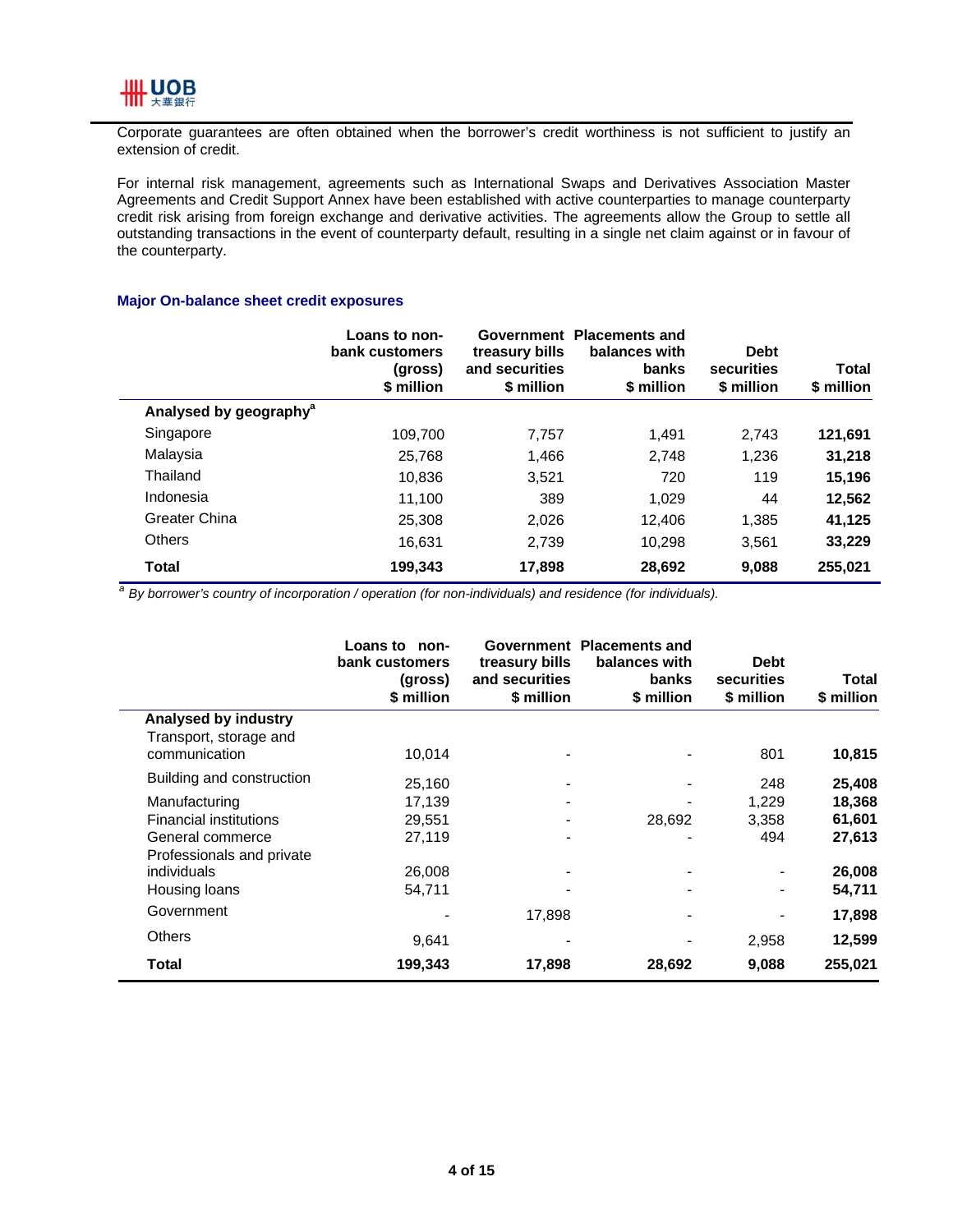# **Contingent liabilities**

IIII UOB 大華銀行

|                                                                                                            | \$ million |
|------------------------------------------------------------------------------------------------------------|------------|
| Analysed by geography <sup>a</sup>                                                                         |            |
| Singapore                                                                                                  | 7,858      |
| Malaysia                                                                                                   | 2,452      |
| Thailand                                                                                                   | 1,270      |
| Indonesia                                                                                                  | 618        |
| Greater China                                                                                              | 2,498      |
| <b>Others</b>                                                                                              | 3,818      |
| <b>Total</b>                                                                                               | 18,514     |
| <sup>a</sup> By borrower's country of incorporation (for non-individuals) and residence (for individuals). |            |

## **Commitments (excluding operating lease and capital commitments)**

|                                                                                                            | \$ million |
|------------------------------------------------------------------------------------------------------------|------------|
| Analysed by geography <sup>a</sup>                                                                         |            |
| Singapore                                                                                                  | 54,453     |
| Malaysia                                                                                                   | 8,917      |
| Thailand                                                                                                   | 6,459      |
| Indonesia                                                                                                  | 3,684      |
| Greater China                                                                                              | 15,100     |
| Others                                                                                                     | 10,424     |
| <b>Total</b>                                                                                               | 99,037     |
| <sup>a</sup> By borrower's country of incorporation (for non-individuals) and residence (for individuals). |            |

# **Credit exposures by residual contractual maturity**

The following table shows the Group's credit exposures by remaining contractual maturities.

|                                     | Up to 7<br>days<br>\$ million | Over 7<br>days to<br>1 month<br>\$ million | Over<br>1 to $3$<br>months<br>\$ million | Over<br>3 to 12<br>months<br>\$ million | Over<br>1 to $3$<br>vears<br>\$ million | Over 3<br>years<br>\$ million | <b>No</b><br>specific<br>maturity<br>\$ million | <b>Total</b><br>\$ million |
|-------------------------------------|-------------------------------|--------------------------------------------|------------------------------------------|-----------------------------------------|-----------------------------------------|-------------------------------|-------------------------------------------------|----------------------------|
|                                     |                               |                                            |                                          |                                         |                                         |                               |                                                 |                            |
| Balances and<br>placements with     |                               |                                            |                                          |                                         |                                         |                               |                                                 |                            |
| central banks                       | 13,213                        | 3,561                                      | 5,751                                    | 4,169                                   | 21                                      | $\overline{\phantom{a}}$      | 6,842                                           | 33,557                     |
| Singapore                           |                               |                                            |                                          |                                         |                                         |                               |                                                 |                            |
| Government treasury                 |                               |                                            |                                          |                                         |                                         |                               |                                                 |                            |
| bills and securities                |                               |                                            | 1,138                                    | 1,411                                   | 2,304                                   | 2,569                         | 335                                             | 7,757                      |
| Other government                    |                               |                                            |                                          |                                         |                                         |                               |                                                 |                            |
| treasury bills and                  |                               |                                            |                                          |                                         |                                         |                               |                                                 |                            |
| securities<br>Trading debt          | 501                           | 452                                        | 1,504                                    | 3,249                                   | 2,695                                   | 1,755                         | (15)                                            | 10,141                     |
| securities                          |                               | 1                                          | 5                                        | 68                                      | 53                                      | 529                           | 37                                              | 693                        |
| Placements and                      |                               |                                            |                                          |                                         |                                         |                               |                                                 |                            |
| balances with banks                 | 7,819                         | 4,714                                      | 7,498                                    | 6,448                                   | 600                                     | $\qquad \qquad \blacksquare$  | 1,613                                           | 28,692                     |
| Loans to non-bank                   |                               |                                            |                                          |                                         |                                         |                               |                                                 |                            |
| customers                           | 7,751                         | 14,712                                     | 13,184                                   | 14,848                                  | 31,533                                  | 107,907                       | 5,968                                           | 195,903                    |
| Derivative                          |                               |                                            |                                          |                                         |                                         |                               |                                                 |                            |
| financial assets<br>Investment debt |                               |                                            |                                          |                                         |                                         |                               | 6,306                                           | 6,306                      |
| securities                          |                               | 12                                         | 247                                      | 1,734                                   | 2,375                                   | 3,756                         | 271                                             | 8,395                      |
|                                     |                               |                                            |                                          |                                         |                                         |                               |                                                 |                            |
| Others                              |                               | $\overline{\phantom{a}}$                   |                                          |                                         |                                         | $\overline{\phantom{0}}$      | 1,579                                           | 1,579                      |
| <b>Total</b>                        | 29,284                        | 23,452                                     | 29,327                                   | 31,927                                  | 39,581                                  | 116,516                       | 22,936                                          | 293,023                    |
|                                     |                               |                                            |                                          |                                         |                                         |                               |                                                 |                            |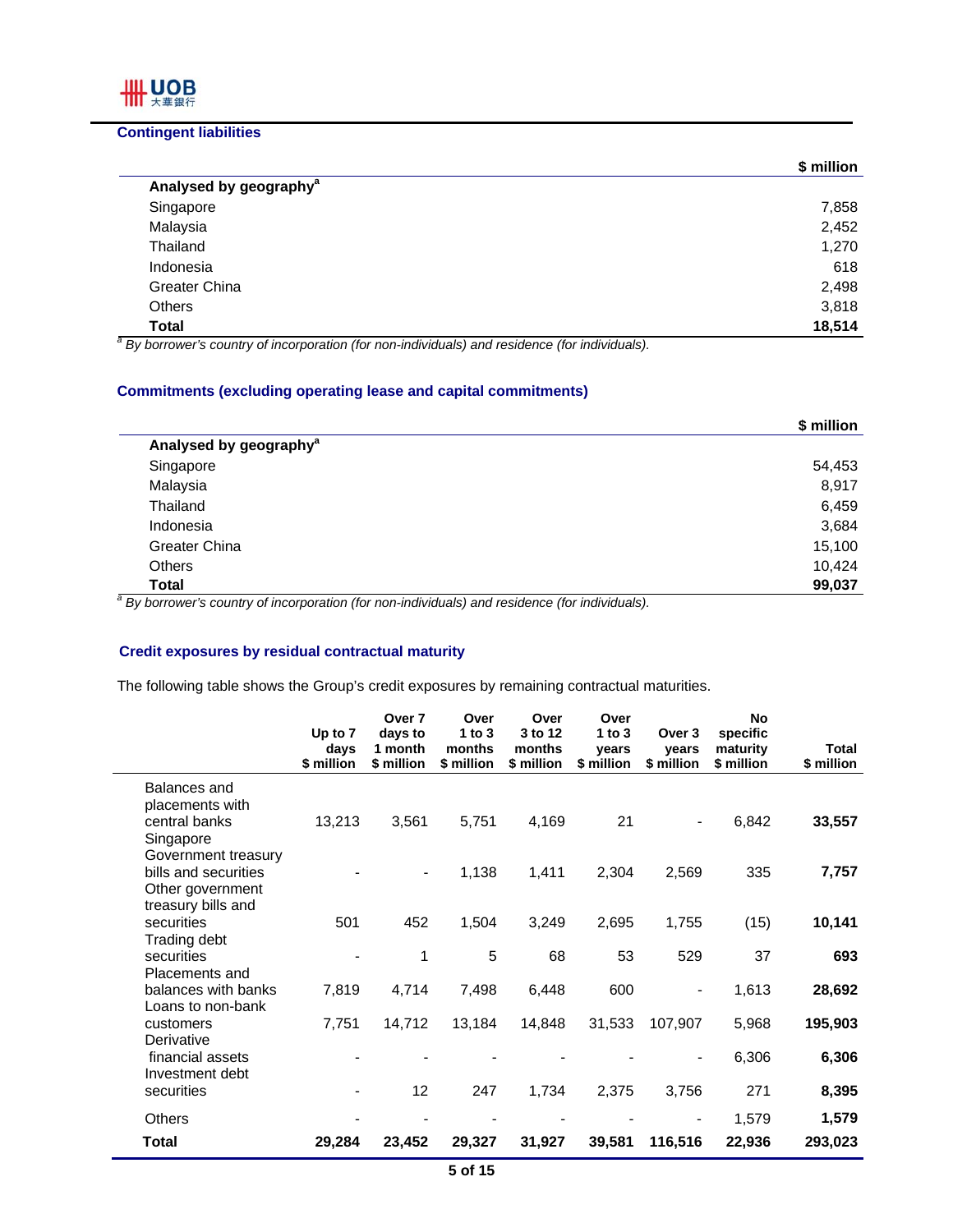# **Counterparty Credit Risk Exposures**

|                                               | \$ million |
|-----------------------------------------------|------------|
| Gross positive fair value of contracts        | 10,175     |
| Netting effects                               | (3, 101)   |
| Exposure under current exposure method        | 7,074      |
| Analysed by type:                             |            |
| Interest rate contracts                       | 2,503      |
| Foreign exchange contracts and gold           | 3,404      |
| Equity contracts                              | 682        |
| Credit derivative contracts                   | 94         |
| Precious metals and other commodity contracts | 391        |
| Collateral held                               |            |
| <b>Financial Collateral</b>                   | (175)      |
| <b>Others</b>                                 | (7)        |
| Net derivatives credit exposure               | 6,892      |

# **Credit Derivative Exposures**

|                                   | Notional amounts bought<br>\$ million | <b>Notional amounts sold</b><br>\$ million |
|-----------------------------------|---------------------------------------|--------------------------------------------|
| Own credit portfolio              | 802                                   |                                            |
| Intermediation portfolio          | 220                                   | 220                                        |
| <b>Total credit default swaps</b> | 1.022                                 | 220                                        |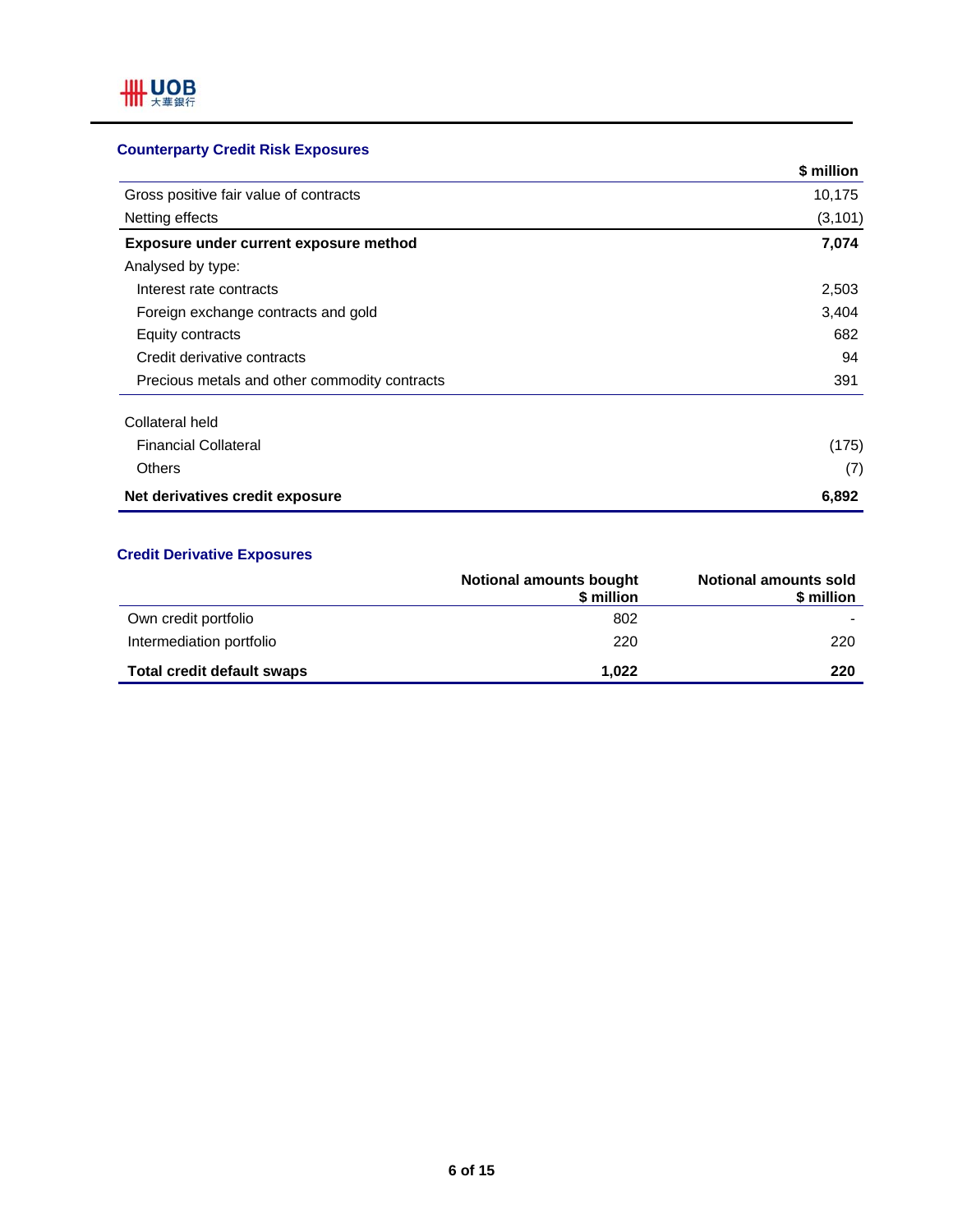# **Credit Exposures Secured by Eligible Collateral, Guarantees and Credit Derivatives**

**Amount by which total exposures are covered by:**

|                               | Eligible Collateral <sup>a</sup><br>\$ million | <b>Credit Protection</b><br>\$ million |
|-------------------------------|------------------------------------------------|----------------------------------------|
| <b>Standardised</b>           |                                                |                                        |
| Corporate                     | 1,602                                          | 34                                     |
| Bank                          | 5                                              |                                        |
| Retail                        | 178                                            |                                        |
| <b>Commercial Real Estate</b> | 13                                             | 3                                      |
| <b>Others</b>                 | 689                                            |                                        |
| <b>Standardised Total</b>     | 2,487                                          | 37                                     |
| <b>FIRB</b>                   |                                                |                                        |
| Corporate                     | $17,034^{b}$                                   | 11,957                                 |
| Sovereign                     | 1,847                                          |                                        |
| <b>Bank</b>                   | 1,834                                          |                                        |
| <b>FIRB Total</b>             | 20,715                                         | 11,957                                 |
| Total                         | 23,202                                         | 11,994                                 |

*a The group currently uses supervisory prescribed haircuts for eligible financial collateral* 

*b Include other eligible collateral of \$10,658 million* 

# **Credit Exposures Subject to Standardised Approach**

| <b>Risk Weights</b>                       | Net Exposures <sup>a</sup><br>\$ million |
|-------------------------------------------|------------------------------------------|
| 0% to 35%<br>50% to 75%<br>100% and above | 6,118<br>3,856<br>15,327                 |
| Total                                     | 25,301                                   |

*a Net exposures after credit mitigation and provisions* 

#### **RWA based on the assessments of each recognized ECAI**

| <b>ECAI</b>    | <b>RWA</b><br>\$ million |
|----------------|--------------------------|
| Moody's<br>S&P | 639<br>758               |
| Fitch          | 22                       |
| <b>Total</b>   | 1,419                    |

*ECAI : External Credit Assessment Institution*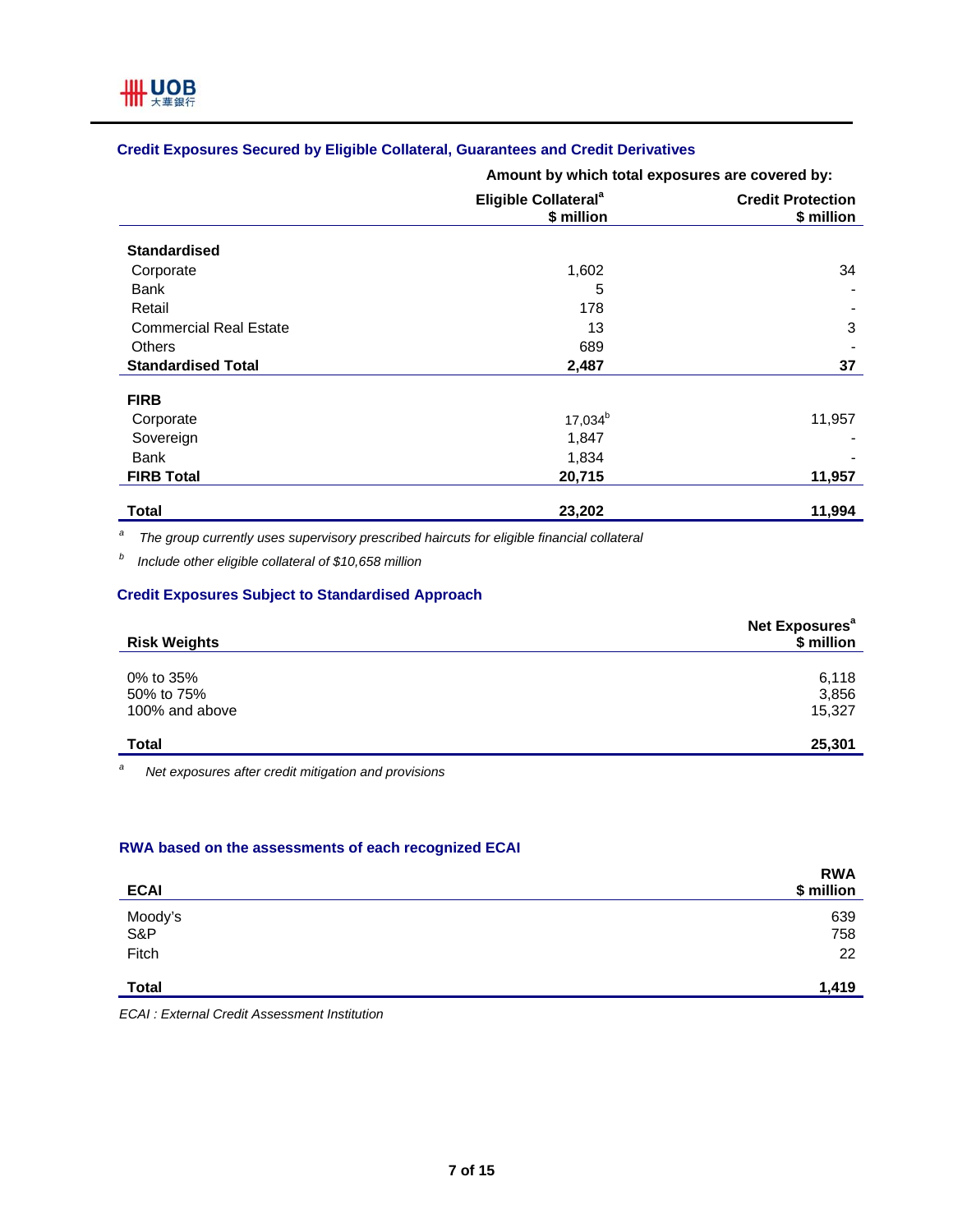# **Credit Exposures Subject to Supervisory Risk Weight under IRB Approach**

| <b>Risk Weights</b>                        | <b>Specialised Lending</b><br>\$ million | <b>Equity (SRW Method)</b><br>\$ million |
|--------------------------------------------|------------------------------------------|------------------------------------------|
| 0% to 50%<br>51% to 100%<br>101% and above | 2,004<br>2,530<br>601                    | 1,683                                    |
| Total                                      | 5.135                                    | 1,683                                    |

*SRW: Simple Risk Weight* 

#### **Securitisation Exposures**

The following table shows the amount of securitisation exposures purchased:

| <b>Risk Weights</b> | <b>Securitisation</b><br>\$ million |
|---------------------|-------------------------------------|
| 0% to 50%<br>1250%  | 60<br>21                            |
| <b>Total</b>        | 81                                  |

# **CREDIT RISK PROFILE**

The following tables show the breakdown of exposures by RWA and EAD using the respective internal rating scale for the model applicable to the asset classes:

#### **Large Corporate, SME and Specialised Lending (IPRE) Exposures**

| <b>CRR Band</b>                 | <b>PD Range</b>           | <b>Credit RWA</b><br>\$ million              | <b>EAD</b><br>\$ million | <b>Exposure-weighted</b><br><b>Average Risk Weights</b><br>% |
|---------------------------------|---------------------------|----------------------------------------------|--------------------------|--------------------------------------------------------------|
| $1 - 9$<br>$10 - 16$<br>Default | Up to 2.37%<br>$> 2.37\%$ | 71.690<br>15.468<br>$\overline{\phantom{0}}$ | 108,064<br>12,008<br>786 | 66<br>129<br>$\blacksquare$                                  |
| <b>Total</b>                    |                           | 87,158                                       | 120,858                  | 72                                                           |

*SME : Small and Medium Enterprises IPRE : Income Producing Real Estate CRR : Customer Risk Rating*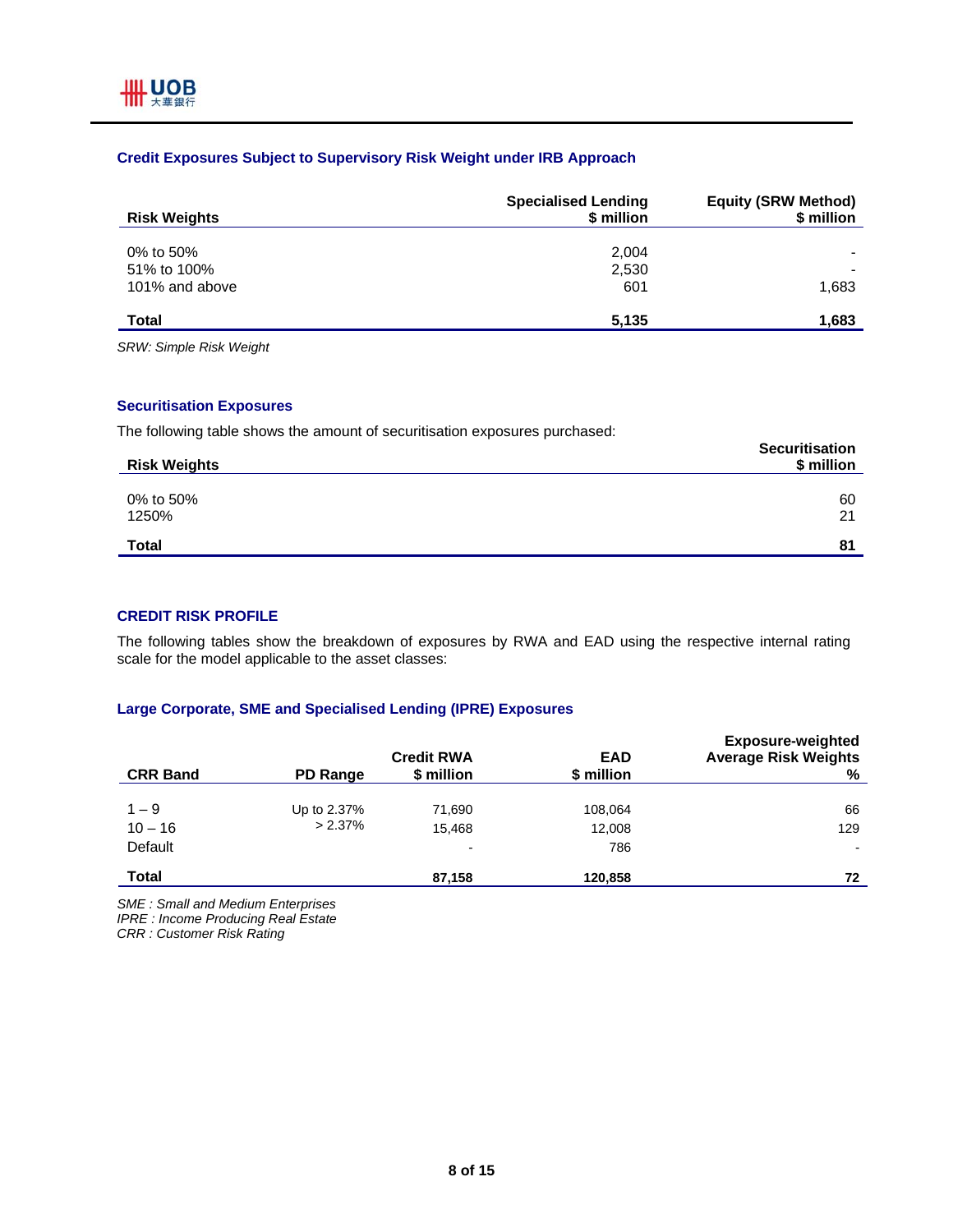# **Specialised Lending (CF, PF, SF and UOB Thailand's IPRE) Exposures**

| <b>CRR Band</b> | <b>Credit RWA</b><br>\$ million | <b>EAD</b><br>\$ million | <b>Exposure-weighted</b><br><b>Average Risk Weights</b><br>% |
|-----------------|---------------------------------|--------------------------|--------------------------------------------------------------|
|                 |                                 |                          | 60                                                           |
| Strong          | 1,129                           | 1,898                    |                                                              |
| Good            | 1,753                           | 1,947                    | 90                                                           |
| Satisfactory    | 710                             | 582                      | 122                                                          |
| Weak            | 49                              | 18                       | 265                                                          |
| Default         | $\overline{\phantom{a}}$        | 690                      | $\blacksquare$                                               |
| <b>Total</b>    | 3,641                           | 5,135                    | 71                                                           |

*CF : Commodities Finance* 

*PF : Project Finance* 

*SF: Ship Finance* 

## **Sovereign Exposures**

| <b>CRR Band</b>                 | <b>PD Range</b>        | <b>Credit RWA</b><br>\$ million          | <b>EAD</b><br>\$ million                  | <b>Exposure-weighted</b><br><b>Average Risk Weights</b><br>% |
|---------------------------------|------------------------|------------------------------------------|-------------------------------------------|--------------------------------------------------------------|
| $1 - 9$<br>$10 - 16$<br>Default | Up to 0.28%<br>> 0.28% | 1,033<br>118<br>$\overline{\phantom{0}}$ | 49,186<br>124<br>$\overline{\phantom{0}}$ | 2<br>95<br><b>NA</b>                                         |
| Total                           |                        | 1,151                                    | 49,310                                    |                                                              |

#### **Bank Exposures**

| <b>CRR Band</b> | <b>PD Range</b> | <b>Credit RWA</b><br>\$ million | <b>EAD</b><br>\$ million | <b>Exposure-weighted</b><br><b>Average Risk Weights</b><br>% |
|-----------------|-----------------|---------------------------------|--------------------------|--------------------------------------------------------------|
|                 |                 |                                 |                          |                                                              |
| $1 - 9$         | Up to 0.28%     | 4,374                           | 31,654                   | 14                                                           |
| $10 - 16$       | > 0.28%         | 2,132                           | 3,797                    | 56                                                           |
| Default         |                 | ۰                               | -                        | <b>NA</b>                                                    |
| <b>Total</b>    |                 | 6,506                           | 35,451                   | 18                                                           |

#### **Equity (PD/LGD Method) Exposures**

| <b>CRR Band</b> | <b>PD Range</b> | <b>Credit RWA</b><br>\$ million | <b>EAD</b><br>\$ million | <b>Exposure-weighted</b><br><b>Average Risk Weights</b><br>% |
|-----------------|-----------------|---------------------------------|--------------------------|--------------------------------------------------------------|
|                 |                 |                                 |                          |                                                              |
| $1 - 9$         | Up to 0.28%     | 531                             | 375                      | 141                                                          |
| $10 - 16$       | > 0.28%         | 1,044                           | 232                      | 451                                                          |
| Default         |                 | ٠                               | $\blacksquare$           | <b>NA</b>                                                    |
| Total           |                 | 1.575                           | 607                      | 259                                                          |

*PD: Probability of Default* 

*LGD : Loss Given Default*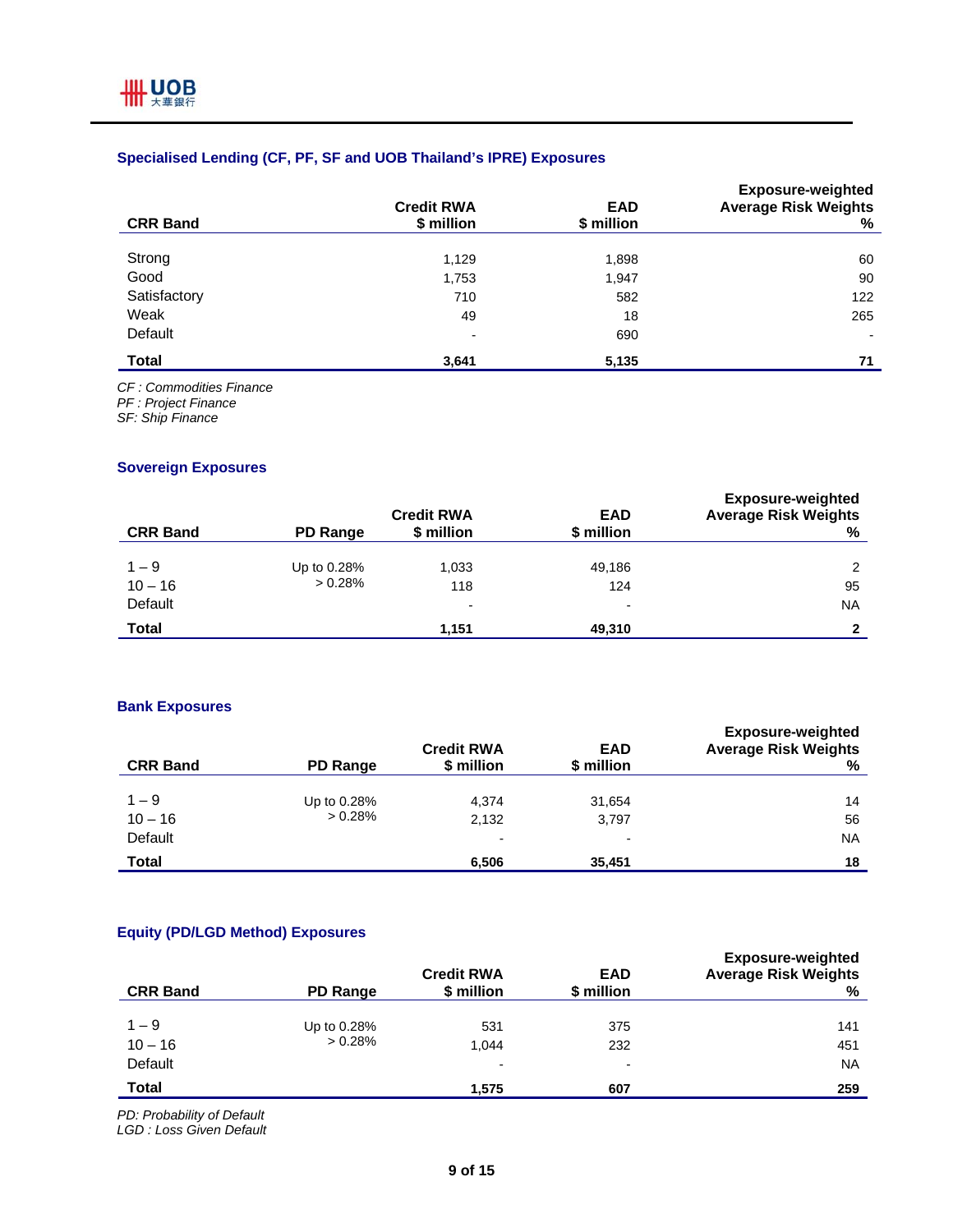# **Retail (Residential Mortgage) Exposures**

| <b>PD Band</b> | <b>Credit RWA</b><br>\$ million | <b>EAD</b><br>\$ million | <b>Exposure-</b><br>weighted<br><b>Average Risk</b><br><b>Weights</b><br>% | Exposure-<br>weighted<br><b>Average LGD</b><br>% | <b>Undrawn</b><br>\$ million |
|----------------|---------------------------------|--------------------------|----------------------------------------------------------------------------|--------------------------------------------------|------------------------------|
| Up to 1%       | 3,925                           | 48,762                   | 8                                                                          | 11                                               | 1,951                        |
| $>1\%$ to 2%   | 1,153                           | 6,839                    | 17                                                                         | 10                                               | 40                           |
| $>2\%$         | 3,591                           | 8,923                    | 40                                                                         | 12                                               | 75                           |
| Default        | 280                             | 521                      | 54                                                                         | 14                                               |                              |
| <b>Total</b>   | 8.949                           | 65,045                   | 14                                                                         | 11                                               | 2,066                        |

# **Retail (QRRE) Exposures**

| <b>PD Band</b> | <b>Credit RWA</b><br>\$ million | <b>EAD</b><br>\$ million | <b>Exposure-</b><br>weighted<br><b>Average Risk</b><br>Weights<br>% | <b>Exposure-</b><br>weighted<br><b>Average LGD</b><br>% | <b>Undrawn</b><br>\$ million |
|----------------|---------------------------------|--------------------------|---------------------------------------------------------------------|---------------------------------------------------------|------------------------------|
| Up to 1%       | 393                             | 3,567                    | 11                                                                  | 41                                                      | 1,638                        |
| $>1\%$ to 2%   | 166                             | 964                      | 17                                                                  | 29                                                      | 666                          |
| $>2\%$         | 1,687                           | 1,679                    | 101                                                                 | 64                                                      | 245                          |
| Default        | 83                              | 45                       | 185                                                                 | 73                                                      | $\overline{\phantom{0}}$     |
| <b>Total</b>   | 2,329                           | 6,255                    | 37                                                                  | 45                                                      | 2,549                        |

*QRRE : Qualifying Revolving Retail Exposures* 

# **Retail (Other Retail) Exposures**

| <b>PD Band</b> | <b>Credit RWA</b><br>\$ million | <b>EAD</b><br>\$ million | <b>Exposure-</b><br>weighted<br><b>Average Risk</b><br>Weights<br>% | <b>Exposure-</b><br>weighted<br><b>Average LGD</b><br>% | Undrawn<br>\$ million |
|----------------|---------------------------------|--------------------------|---------------------------------------------------------------------|---------------------------------------------------------|-----------------------|
| Up to 1%       | 1,489                           | 12,870                   | 12                                                                  | 15                                                      | 1,695                 |
| >1% to 2%      | 528                             | 1,995                    | 26                                                                  | 22                                                      | 391                   |
| $>2\%$         | 1.651                           | 3,978                    | 42                                                                  | 26                                                      | 447                   |
| Default        | 145                             | 156                      | 93                                                                  | 32                                                      |                       |
| Total          | 3,813                           | 18,999                   | 20                                                                  | 18                                                      | 2,533                 |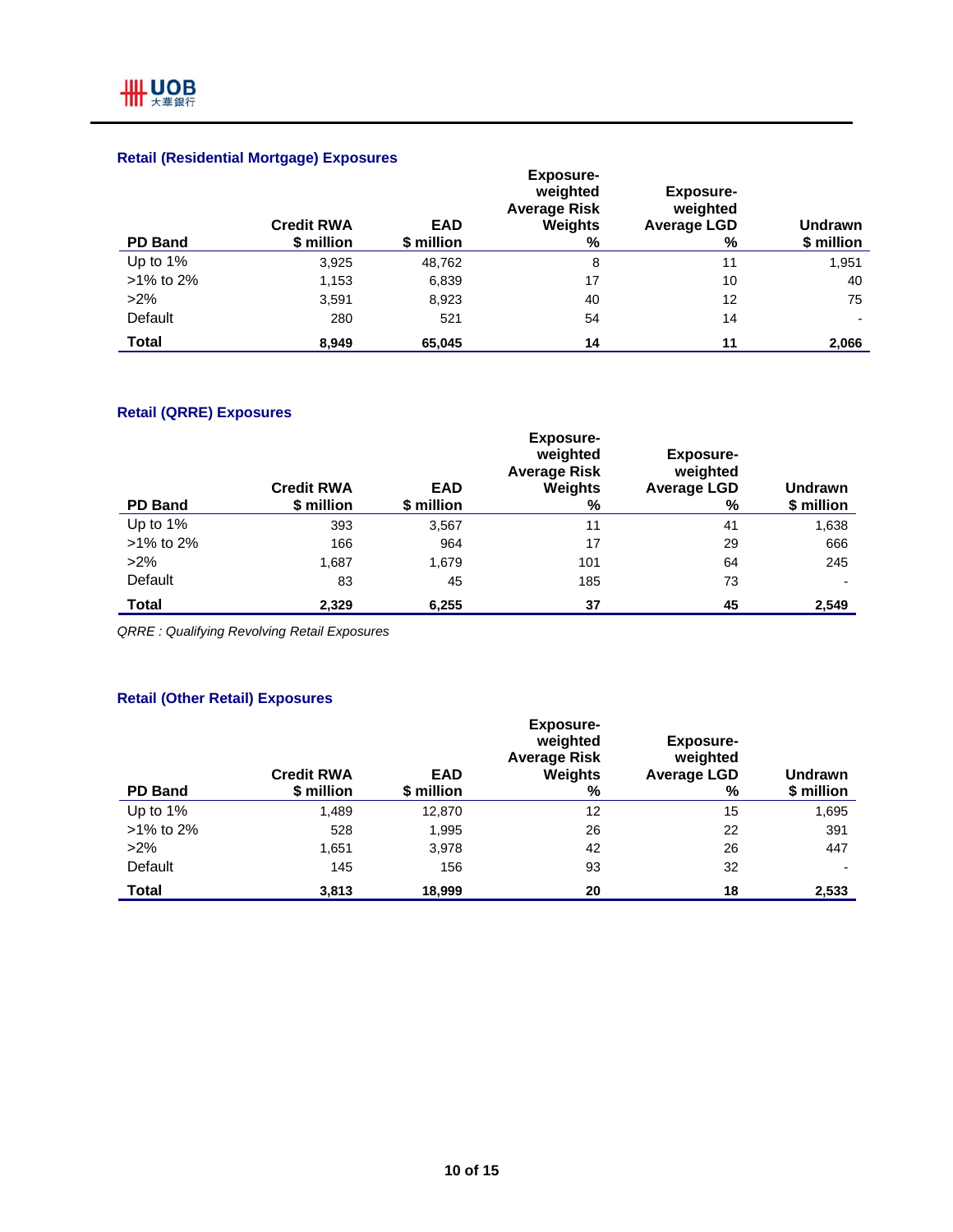#### **Expected Loss and Actual Loss by Asset Class**

Actual loss consists of impairment loss allowance and write-off to the Group's income statement for the financial year ended 31 December 2014.

| <b>Asset Class</b> | <b>Actual loss</b><br>\$ million | Expected Loss <sup>a</sup><br>(as at 31 December 2013)<br>\$ million |
|--------------------|----------------------------------|----------------------------------------------------------------------|
| Corporate          | 45                               | 507                                                                  |
| Sovereign          | $\overline{\phantom{a}}$         |                                                                      |
| <b>Bank</b>        | $\blacksquare$                   | 37                                                                   |
| Retail             | 126                              | 301                                                                  |
| <b>Total</b>       | 171                              | 846                                                                  |

*a Excludes defaulted exposures.* 

#### **Comparison of Actual Loss and Expected Loss by Asset Class**

The actual loss for the Group's IRB portfolio in 2014 was lower than the Expected Loss that was estimated for 2014 at the end of December 2013. The Group continues to be proactive in the risk management approach to ensure that actual losses remained within the Group's expectations.

Expected Loss (EL) is the estimated credit loss from defaults over a one-year horizon. EL is the product of PD, LGD and EAD. A comparison of actual loss and expected loss provides an indication of the predictive power of the IRB models used by the Group. However, they are not directly comparable due to the following reasons:

- EL as at 31 December 2013 is a measure of expected credit loss based on the credit exposure as at that date. On the other hand, impairment loss allowance and write-offs are accounting entries relating to a fluctuating portfolio over the course of the financial year. Moreover, write-offs may relate to defaults from prior years.
- EL is estimated based on non-default exposures only, while impairment loss allowance is an accounting estimate of likely loss from defaulted exposures. Write-offs are recorded on defaulted exposures when no further recovery is possible.

#### **Ageing analysis of loans & advances (by performing and non-performing)**

|                                 | \$ million |
|---------------------------------|------------|
| <b>Performing Loans</b>         |            |
| - Neither past due nor impaired | 193,344    |
| - Past due but not impaired     | 3,641      |
| <b>Non-Performing Loans</b>     | 2,358      |
| <b>Total Gross Loans</b>        | 199.343    |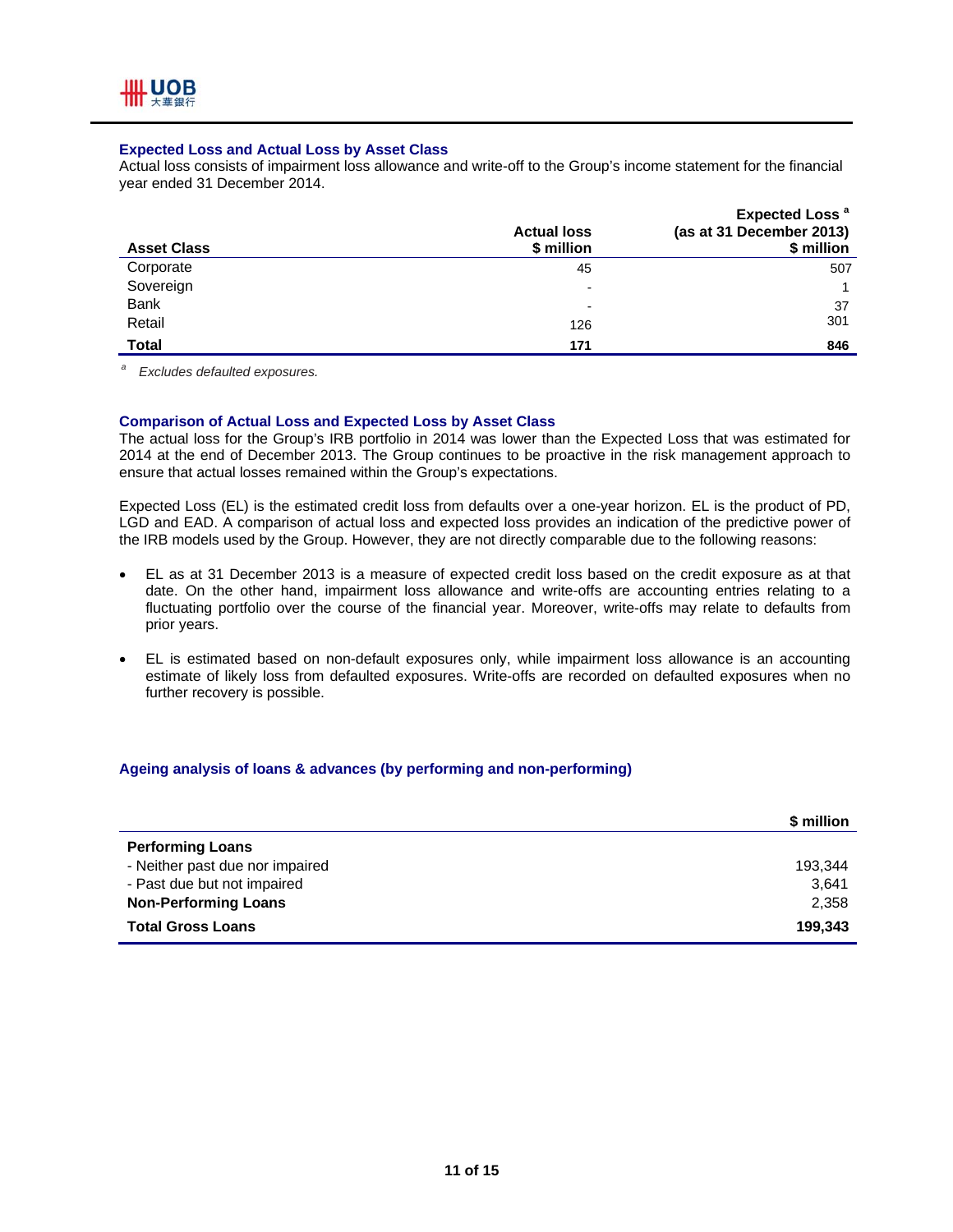## **Past due but not impaired Loans**

|                                 | $<$ 30 days<br>\$ million | $30 - 59$ days<br>\$ million | $60 - 90$ days<br>\$ million | Total<br>\$ million |
|---------------------------------|---------------------------|------------------------------|------------------------------|---------------------|
| Analysed by past due period and |                           |                              |                              |                     |
| geography <sup>a</sup>          |                           |                              |                              |                     |
| Singapore                       | 1.417                     | 634                          | 48                           | 2,099               |
| Malaysia                        | 528                       | 319                          | 74                           | 921                 |
| Thailand                        | 127                       | 22                           | 5                            | 154                 |
| Indonesia                       | 94                        | 70                           | 6                            | 170                 |
| <b>Greater China</b>            | 25                        | 32                           | $\blacksquare$               | 57                  |
| <b>Others</b>                   | 173                       | 54                           | 13                           | 240                 |
| <b>Total</b>                    | 2,364                     | 1,131                        | 146                          | 3,641               |

a By borrower's country of incorporation / operation (for non-individuals) and residence (for individuals).

|                                       | $<$ 30 days<br>\$ million | $30 - 59$ days<br>\$ million | $60 - 90$ days<br>\$ million | Total<br>\$ million |
|---------------------------------------|---------------------------|------------------------------|------------------------------|---------------------|
| Analysed by past due period and       |                           |                              |                              |                     |
| industry                              |                           |                              |                              |                     |
| Transport, storage and communication  | 38                        | 27                           |                              | 65                  |
| Building and construction             | 224                       | 100                          | 15                           | 339                 |
| Manufacturing                         | 348                       | 23                           | 9                            | 380                 |
| <b>Financial institutions</b>         | 227                       | 17                           |                              | 244                 |
| General commerce                      | 857                       | 99                           | 26                           | 982                 |
| Professionals and private individuals | 311                       | 229                          | 32                           | 572                 |
| Housing Loans                         | 293                       | 625                          | 53                           | 971                 |
| <b>Others</b>                         | 66                        | 11                           | 11                           | 88                  |
| Total                                 | 2,364                     | 1,131                        | 146                          | 3,641               |

## **Past due non-performing assets**

|                                              | $< 90$ days<br>\$ million | 90 - 180 days<br>\$ million | $>$ 180 days<br>\$ million | Total<br>\$ million |
|----------------------------------------------|---------------------------|-----------------------------|----------------------------|---------------------|
| Analysed by past due period and              |                           |                             |                            |                     |
| geography                                    |                           |                             |                            |                     |
| Singapore                                    | 388                       | 119                         | 357                        | 864                 |
| Malaysia                                     | 115                       | 60                          | 211                        | 386                 |
| Thailand                                     | 46                        | 50                          | 171                        | 267                 |
| Indonesia                                    | 10                        | 54                          | 234                        | 298                 |
| Greater China                                | 28                        | 17                          | 80                         | 125                 |
| <b>Others</b>                                | 12                        | 19                          | 387                        | 418                 |
| Non-performing loan                          | 599                       | 319                         | 1,440                      | 2,358               |
| Debt Securities, contingent items and others | 89                        |                             | 141                        | 230                 |
| Total                                        | 688                       | 319                         | 1,581                      | 2,588               |

*<sup>a</sup> By borrower's country of incorporation / operation (for non-individuals) and residence (for individuals)*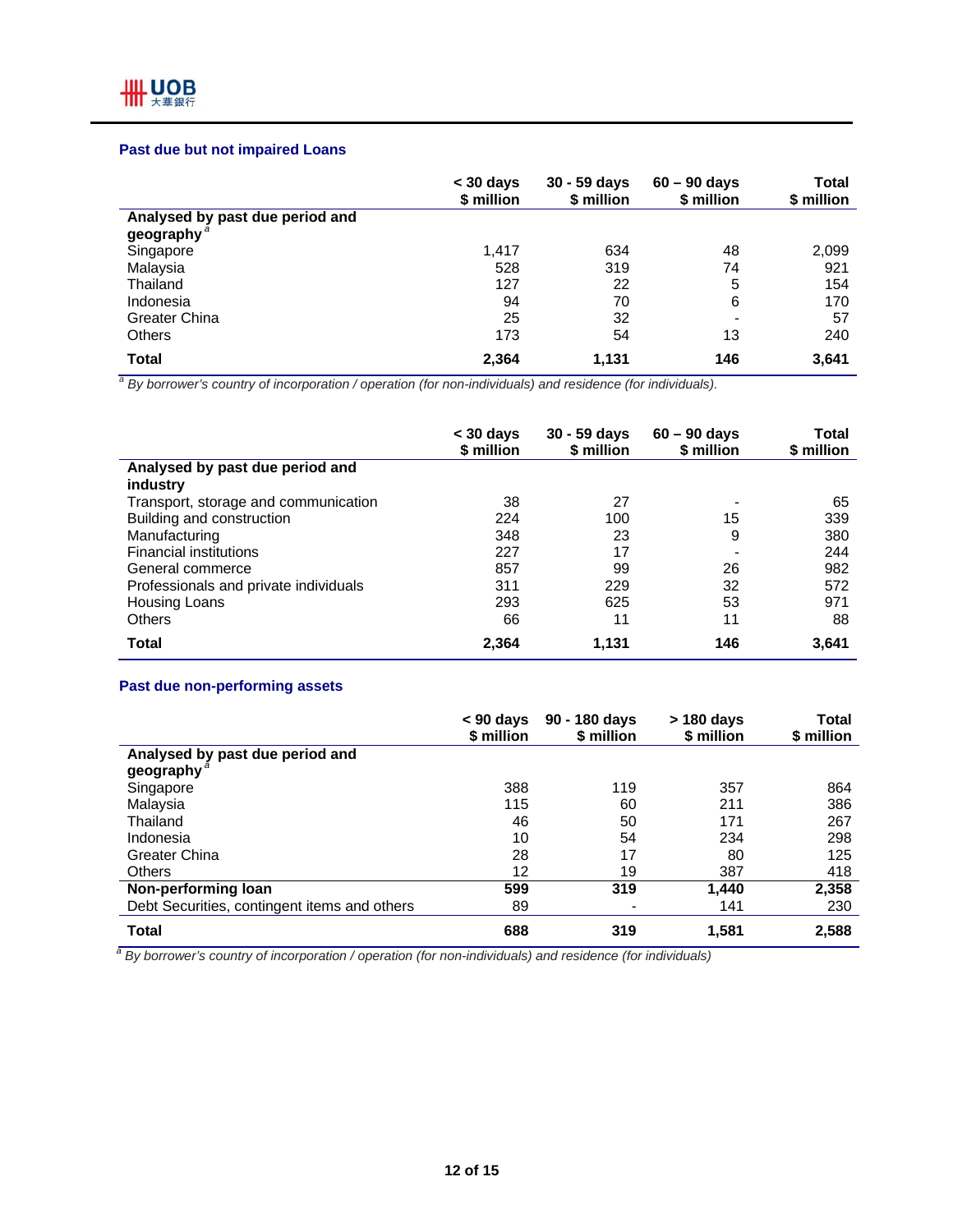

|                                              | $< 90$ days<br>\$ million | 90 - 180 days<br>\$ million | > 180 days<br>\$ million | Total<br>\$ million |
|----------------------------------------------|---------------------------|-----------------------------|--------------------------|---------------------|
| Analysed by past due period and              |                           |                             |                          |                     |
| industry                                     |                           |                             |                          |                     |
| Transport, storage and communication         | 239                       |                             | 475                      | 714                 |
| Building and construction                    | 116                       | 28                          | 48                       | 192                 |
| Manufacturing                                | 21                        | 24                          | 235                      | 280                 |
| <b>Financial institutions</b>                | 44                        | 27                          | 72                       | 143                 |
| General commerce                             | 69                        | 32                          | 164                      | 265                 |
| Professionals and private individuals        | 51                        | 58                          | 100                      | 209                 |
| Housing Loans                                | 54                        | 121                         | 332                      | 507                 |
| <b>Others</b>                                | 5                         | 29                          | 14                       | 48                  |
| Non-performing loan                          | 599                       | 319                         | 1,440                    | 2,358               |
| Debt Securities, contingent items and others | 89                        | $\blacksquare$              | 141                      | 230                 |
| <b>Total</b>                                 | 688                       | 319                         | 1,581                    | 2,588               |

## **Movements in individual and collective impairment**

|                       | <b>Balance as at</b><br>1 January<br>2014<br>\$ million | <b>Net Charge</b><br>to income<br>statement<br>\$ million | <b>Write-off</b><br>\$ million | Exchange &<br>other<br>movements<br>\$ million | <b>Balance at 31</b><br><b>December</b><br>2014<br>\$ million |
|-----------------------|---------------------------------------------------------|-----------------------------------------------------------|--------------------------------|------------------------------------------------|---------------------------------------------------------------|
| Individual Impairment | 798                                                     | 174                                                       | (323)                          | 8                                              | 657                                                           |
| Collective Impairment | 2,323                                                   | 388                                                       | $\blacksquare$                 | 72                                             | 2,783                                                         |
| Total                 | 3,121                                                   | 562                                                       | (323)                          | 80                                             | 3,440                                                         |

# **Movement of individual impairment by industry**

|                               | <b>Balance as at</b><br>1 January<br>2014<br>\$ million | <b>Net Charge</b><br>to income<br>statement<br>\$ million | <b>Write-off</b><br>\$ million | Exchange &<br>other<br>movements<br>\$ million | <b>Balance at 31</b><br><b>December</b><br>2014<br>\$ million |
|-------------------------------|---------------------------------------------------------|-----------------------------------------------------------|--------------------------------|------------------------------------------------|---------------------------------------------------------------|
| Transport, storage and        | 366                                                     | 29                                                        | (173)                          | 4                                              | 226                                                           |
| communication                 |                                                         |                                                           |                                |                                                |                                                               |
| Building and construction     | 28                                                      | 23                                                        | (8)                            |                                                | 44                                                            |
| Manufacturing                 | 123                                                     | 36                                                        | (33)                           |                                                | 126                                                           |
| <b>Financial institutions</b> | 4                                                       | 2                                                         |                                |                                                | 6                                                             |
| General commerce              | 126                                                     | 31                                                        | (48)                           |                                                | 110                                                           |
| Professionals and private     | 91                                                      | 35                                                        | (36)                           | 2                                              | 92                                                            |
| individuals                   |                                                         |                                                           |                                |                                                |                                                               |
| Housing Loans                 | 28                                                      | 13                                                        | (1)                            |                                                | 40                                                            |
| <b>Others</b>                 | 32                                                      | 5                                                         | (24)                           |                                                | 13                                                            |
| <b>Total</b>                  | 798                                                     | 174                                                       | (323)                          | 8                                              | 657                                                           |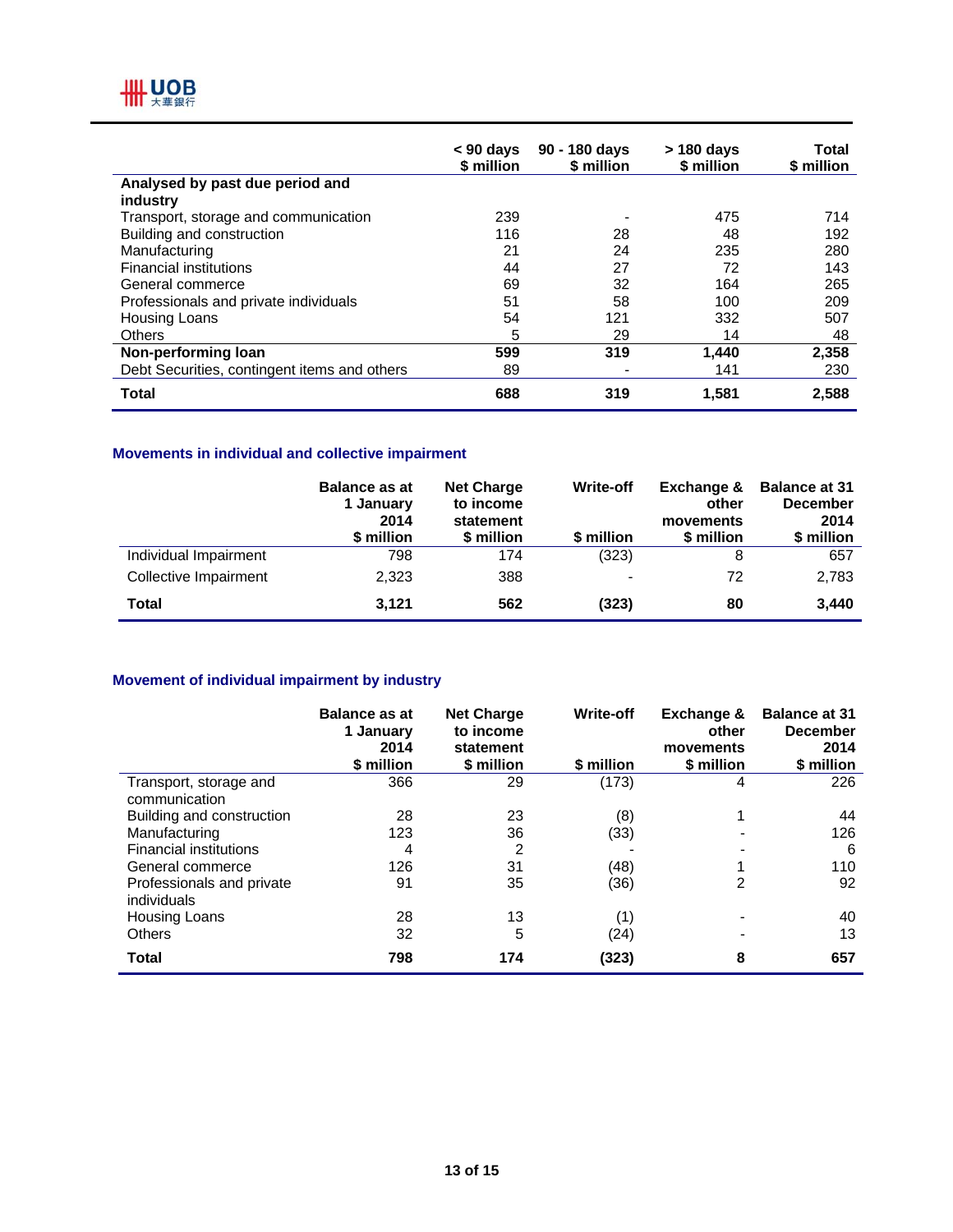

#### **Impairment charge/(write-back) on loans and other assets**

|                           | \$ million |
|---------------------------|------------|
| Individual impairment on: |            |
| Loans                     | 238        |
| Investment securities     | 64         |
| <b>Others</b>             | (1)        |
| Collective impairment     | 334        |
|                           | 635        |

Included in the impairment charges are the following:

| Bad debts written off | 160  |
|-----------------------|------|
| Bad debts recovery    | (80) |

#### **MARKET RISK**

Capital requirements by market risk type under Standardised Approach:

| <b>Analysed by Risk Type</b> | \$ million |
|------------------------------|------------|
| Interest rate                | 607        |
| Equity                       | и          |
| Foreign Exchange             | 832        |
| Commodity                    | 24         |
| <b>Total</b>                 | 1,464      |

*This comprises all Trading Book, Non Trading Commodity and Non Trading FX Exposures.* 

#### **Equity Exposures in the Banking Book**

The following table shows the value of the Equity exposures under IRB Approach in the banking book:

|                       | <b>SRW Method</b>                               |                | <b>PD/LGD Method</b> |                                                 |
|-----------------------|-------------------------------------------------|----------------|----------------------|-------------------------------------------------|
|                       | <b>Exposure-weighted</b><br><b>Average Risk</b> |                |                      | <b>Exposure-weighted</b><br><b>Average Risk</b> |
|                       | <b>EAD</b>                                      | <b>Weights</b> | <b>EAD</b>           | Weights                                         |
|                       | \$ million                                      | %              | \$ million           | %                                               |
| Listed securities     | 942                                             | 318            | 476                  | 270                                             |
|                       |                                                 |                |                      |                                                 |
| Other equity holdings | 741                                             | 424            | 131                  | 222                                             |
| <b>Total</b>          | 1,683                                           |                | 607                  |                                                 |

Note: The equity exposures were included in the investment securities table below.

Total Equity exposures that were deducted from capital amounted to \$20 million.